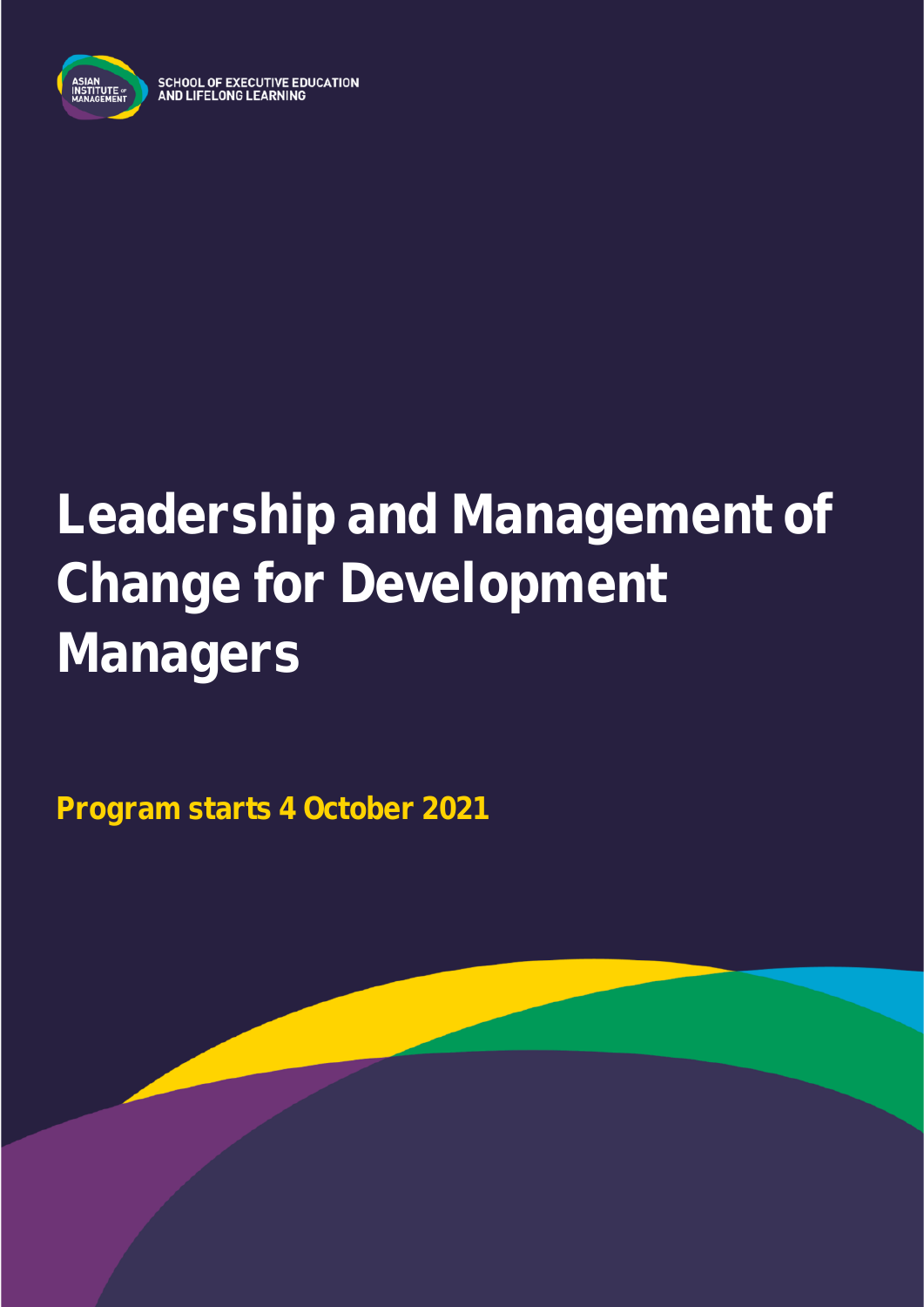## **Leadership and Management of Change for Development Managers**

Leadership and Management of Change for Development Managers LMC/DM is a one-week course on organizational leadership and organizational change using the Bridging Leadership approach.

#### **PROGRAM OBJECTIVES**

Participants in the program are expected:

- To achieve an in-depth understanding of social, political, ecological, and cultural dimensions of development including emerging trends and issues;
- To enhance skills and capabilities in developing strategies for managing and leading organizations, systems and structures for the implementation of development initiatives and institutions; and
- To be able to formulate strategies for long-term viability and sustainability of development initiatives and institutions

### • **WHAT YOU WILL LEARN**

- Making Sense
- Making sense of the environment we operate in
- Making sense of where we are and our desired future
- Understanding and addressing the divide we own
- Understanding complex issues through systems thinking
- Leading change amidst complexity
- Engaging others in leading change
- Leading change with others
- Conversations for the 21st century
- Creating, sustaining and designing change
- Creating strategies for change
- Sustaining institutional change

#### **WHO SHOULD ATTEND**

Chief executives, marketers, CSR managers, HR managers, sales, procurement managers, community affairs managers, NGOs, and members of academic institutions

**OVERVIEW PROGRAM SCHEDULE**

October 4, 5, 7, 8, 11, 12, 14, 15, 2021 1:30 PM to 5:00 PM (GMT+08) on all dates

#### **PROGRAM FORMAT**

Delivered online via live virtual interactive sessions in Zoom

#### **PROGRAM FEE**

PHP 40,000.00 or USD 800.00\* \*Based on USD 1 = PHP 50. The prevailing exchange rate at the date of payment may apply.

#### YOUR PROGRAM FACULTY



**Dr. Timothy M. Ting** Adjunct Faculty Asian Institute of Management

To find out how you can participate, contact us at [SEELL@aim.edu](mailto:SEELL@aim.edu) or visit<https://go.aim.edu/seellinquiries>

Download our latest program calendar at <https://go.aim.edu/seellprogramcalendar>



**FOR INQUIRIES:**

School of Executive Education and Lifelong Learning, Asian Institute of Management Eugenio Lopez Foundation Building, Joseph R. McMicking Campus 123 Paseo de Roxas, Makati City Philippines 1229 [SEELL@aim.edu](mailto:SEELL@aim.edu) | +632 8892 4011 | www.aim.edu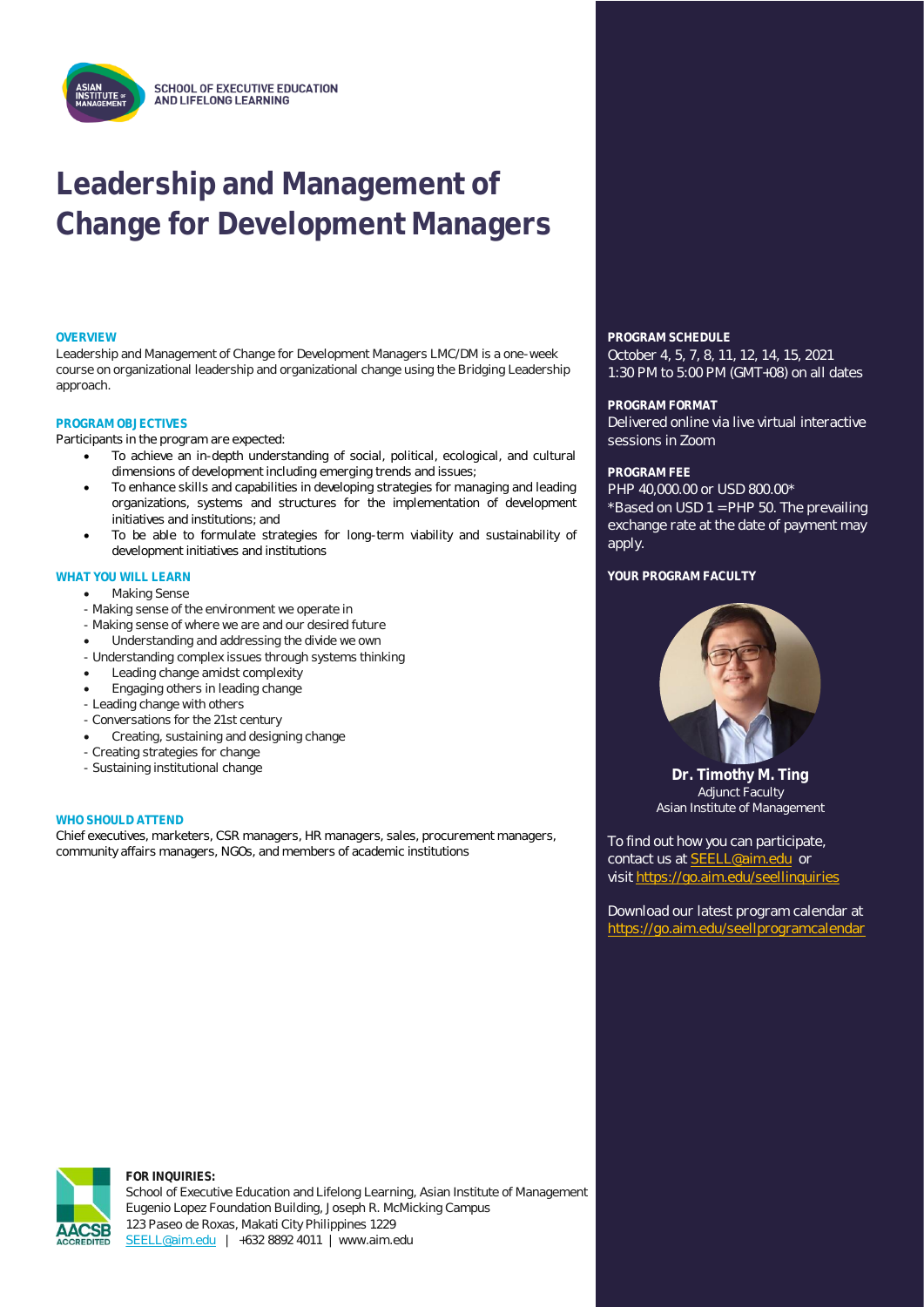

## **Your Program Faculty**



**Dr. Timothy M. Ting** Adjunct Faculty Asian Institute of Management

Dr. Timothy Ting is Development practitioner, public health physician, executive coach, program and project expert. He earned his Masters in Development Management from the Asian Institute of Management. He is a Doctor of Medicine from the University of the Philippines.



**FOR INQUIRIES:** School of Executive Education and Lifelong Learning, Asian Institute of Management Eugenio Lopez Foundation Building, Joseph R. McMicking Campus 123 Paseo de Roxas, Makati City Philippines 1229 [SEELL@aim.edu](mailto:SEELL@aim.edu) | +632 8892 4011 | www.aim.edu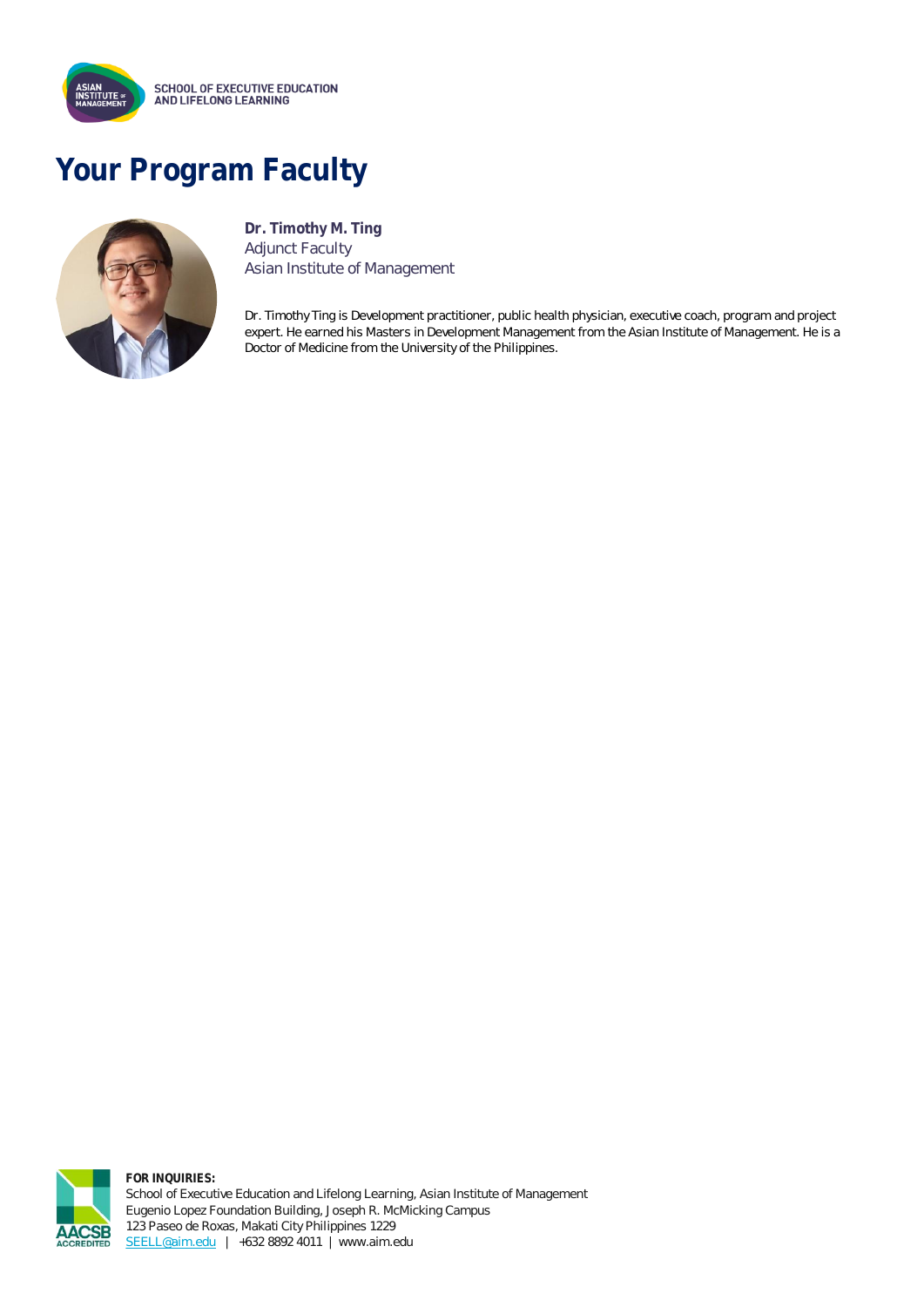

**SCHOOL OF EXECUTIVE EDUCATION** AND LIFELONG LEARNING



### **Earning a SEELL Post-Graduate Certificate and Diploma**

SEELL offers Post-Graduate Stackable Certificate Courses in various areas of concentration and discipline, which build an individual's qualifications and distinguish their professional value. It enables professionals to develop their proficiency in diverse areas of concentration in a personalized and more manageable manner.

By successfully completing SEELL's programs, credentials can be earned over time, stacked towards earning a Post-Graduate Certificate in an area of their choice, and ultimately, a Post-Graduate Diploma in Management. This leads to more career opportunities, advancement, and potentially high-paying jobs.

#### **EARNING CREDENTIALS**

Successfully completing the program earns participants **two (2) units** which can be credited to the following:

- Post-Graduate Certificate in Financial Management
- Post-Graduate Certificate in Marketing Management
- Post-Graduate Certificate in Human Resource Management
- Post-Graduate Certificate in Operations Management



#### **FOR INQUIRIES:**

School of Executive Education and Lifelong Learning, Asian Institute of Management Eugenio Lopez Foundation Building, Joseph R. McMicking Campus 123 Paseo de Roxas, Makati City Philippines 1229 [SEELL@aim.edu](mailto:SEELL@aim.edu) | +632 8892 4011 | www.aim.edu